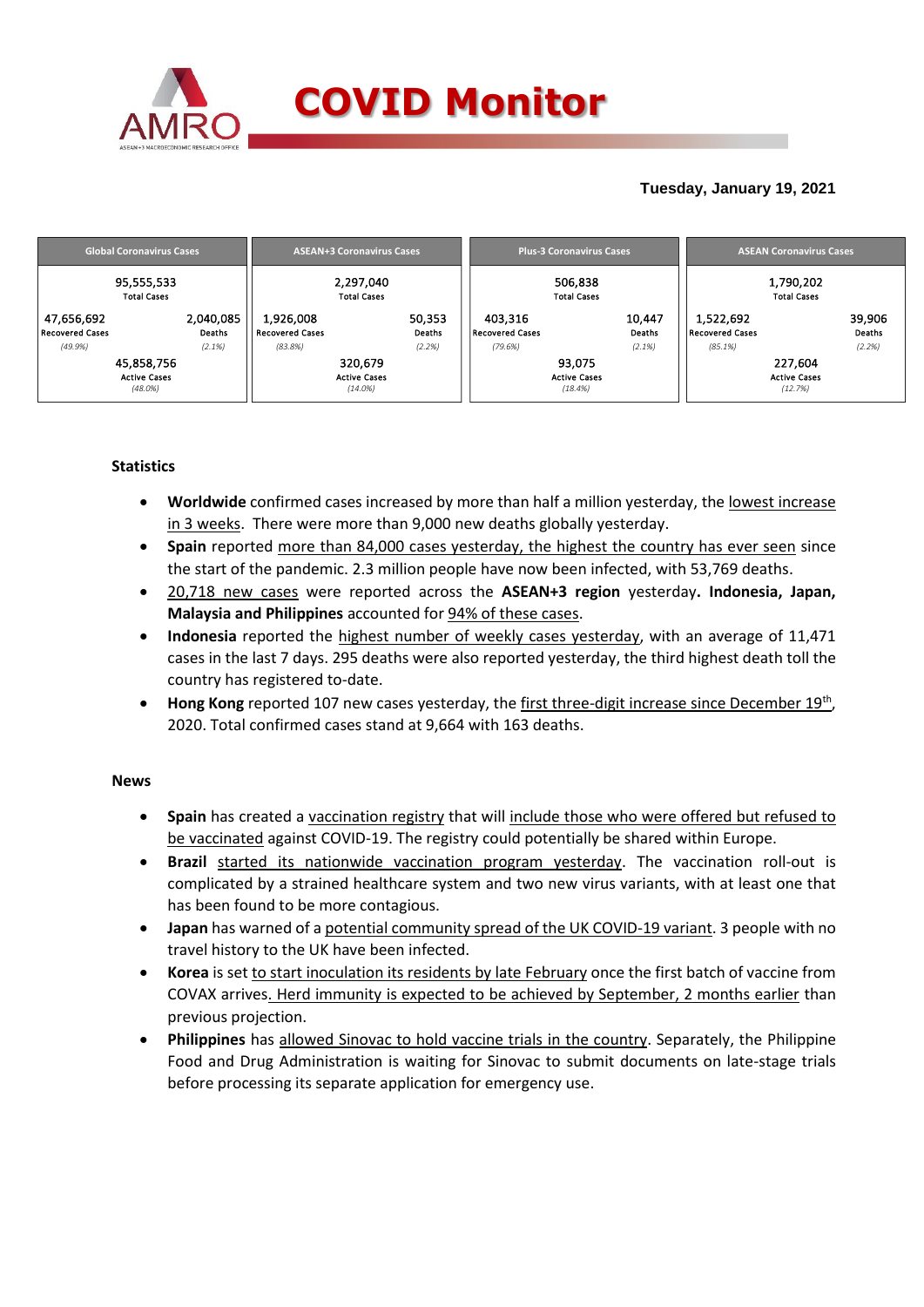

#### Overview of Confirmed COVID-19 Cases

| <b>Economy</b>                | <b>Total</b><br>Cases  | Cases per 1M<br>Population | <b>New</b><br>Cases | <b>New Cases</b><br>per 1M Pop. | <b>New Cases</b><br>$(7$ -day avg) <sup>1</sup> | <b>ANew Cases</b>     | ∆% New<br>Cases | <b>Total</b><br><b>Deaths</b> | <b>New</b><br><b>Deaths</b> | <b>Fatality</b><br><b>Rate (%)</b> | <b>Total</b><br>Recovered | <b>Recovery</b><br><b>Rate (%)</b> | <b>Active</b><br>Cases | <b>Resolved</b><br>cases $(%)2$ |
|-------------------------------|------------------------|----------------------------|---------------------|---------------------------------|-------------------------------------------------|-----------------------|-----------------|-------------------------------|-----------------------------|------------------------------------|---------------------------|------------------------------------|------------------------|---------------------------------|
| Global                        | 95,555,533             |                            | 509,899             |                                 |                                                 | $-40,332$             | 0.5             | 2,040,085                     | 9,254                       | 2.1                                | 47,656,692                | 49.9                               | 45,858,756             | 52.0                            |
| ASEAN+3                       | 2,297,040              |                            | 20,718              |                                 |                                                 | $-2,968$              | 0.9             | 50,353                        | 412                         | 2.2                                | 1,926,008                 | 83.8                               | 320,679                | 52.0                            |
| Plus-3                        | 506,838                |                            | 5,501               |                                 |                                                 | $-825$                | 1.1             | 10,447                        | 81                          | 2.1                                | 403,316                   | 79.6                               | 93,075                 | 86.0                            |
| <b>ASEAN</b>                  | 1,790,202              |                            | 15,217              |                                 |                                                 | $-2,143$              | 0.9             | 39,906                        | 331                         | 2.2                                | 1,522,692                 | 85.1                               | 227,604                | 85.5                            |
|                               |                        |                            |                     |                                 |                                                 |                       |                 |                               |                             |                                    |                           |                                    |                        |                                 |
| China                         | 88,454                 | 63                         | 118                 | 0.1                             |                                                 | 9                     | 0.1             | 4,635                         | $\mathbf 0$                 | 5.2                                | 82,431                    | 93.2                               | 1,388                  | 98.4                            |
| Hong Kong, China              | 9,664                  | 1,266                      | 107                 | 14.0                            |                                                 | 52                    | 1.1             | 163                           | $\mathbf{1}$                | 1.7                                | 8,786                     | 90.9                               | 715                    | 92.6                            |
| Japan                         | 335,605                | 2,669                      | 4,890               | 38.9                            |                                                 | $-883$                | 1.5             | 4,366                         | 61                          | 1.3                                | 252,631                   | 75.3                               | 78,608                 | 76.6                            |
| Korea                         | 73,115                 | 1,405                      | 386                 | 7.4                             |                                                 | -3                    | 0.5             | 1,283                         | 19                          | 1.8                                | 59,468                    | 81.3                               | 12,364                 | 83.1                            |
|                               |                        |                            |                     |                                 |                                                 |                       |                 |                               |                             |                                    |                           |                                    |                        |                                 |
| Indonesia                     | 917,015                | 3,398                      | 9,086               | 33.7                            |                                                 | $-2,201$              | 1.0             | 26,282                        | 295<br>$\overline{a}$       | 2.9                                | 745,935                   | 81.3                               | 144,798                | 84.2                            |
| Malaysia                      | 161,740                | 4,869                      | 3,306               | 99.5                            |                                                 | $-33$                 | 2.1             | 605                           |                             | 0.4                                | 122,344                   | 75.6                               | 38,791                 | 76.0                            |
| Philippines                   | 502,736                | 4,569                      | 2,159               | 19.6                            |                                                 | 273                   | 0.4             | 9,909                         | 14<br>$\mathbf 0$           | 2.0                                | 465,991                   | 92.7                               | 26,836                 | 94.7                            |
| Singapore                     | 59,127                 | 10,370                     | 14                  | 2.5                             |                                                 | $-16$                 | 0.0             | 29                            |                             | 0.0                                | 58,868                    | 99.6                               | 230                    | 99.6                            |
| Thailand                      | 12,594                 | 185                        | 171                 | 2.5                             |                                                 | $-198$                | 1.4             | 70                            | $\mathbf 0$                 | 0.6                                | 9,356                     | 74.3                               | 3,168                  | 74.8                            |
| Brunei Darussalam             | 174                    | 386                        | 0                   | 0.0                             |                                                 | 0                     | 0.0             | $\overline{3}$                | $\mathbf 0$                 | 1.7                                | 169                       | 97.1                               | $\overline{2}$         | 98.9                            |
| Cambodia                      | 441                    | 26                         | $\overline{2}$      | 0.1                             |                                                 | $\mathbf 2$           | 0.5             | $\mathbf 0$                   | 0                           | 0.0                                | 386                       | 87.5                               | 55                     | 87.5                            |
| Lao PDR                       | 41                     | 6                          | 0                   | 0.0                             |                                                 | $\mathsf 0$           | 0.0             | $\mathbf 0$                   | $\mathbf 0$                 | 0.0                                | 41                        | 100.0                              | 0                      | 100.0                           |
| Myanmar                       | 134,795                | 2,525                      | 477                 | 8.9                             |                                                 | 28                    | 0.4             | 2973                          | 18                          | 2.2                                | 118200                    | 87.7                               | 13,622                 | 89.9                            |
| Vietnam                       | 1,539                  | 16                         | $\overline{2}$      | 0.0                             |                                                 | $\overline{2}$        | 0.1             | 35                            | $\mathbf 0$                 | 2.3                                | 1,402                     | 91.1                               | 102                    | 93.4                            |
|                               | 679,771                |                            |                     |                                 |                                                 | $-698$                | 0.1             |                               | 37                          |                                    |                           |                                    |                        |                                 |
| Belgium                       |                        | 59,023                     | 932                 | 80.9                            |                                                 |                       |                 | 20,472                        |                             | 3.0                                |                           |                                    |                        |                                 |
| France                        | 2,907,711<br>2,059,382 | 44,738                     | 3,736               | 57.5<br>111.5                   |                                                 | $-33,470$<br>$-2,231$ | 0.1             | 70,309                        | 403                         | 2.4                                |                           | ٠                                  |                        |                                 |
| Germany                       | 2,390,102              | 24,819                     | 9,253<br>8,825      | 146.5                           |                                                 | $-3,719$              | 0.5<br>0.4      | 47,263<br>82,554              | 362<br>377                  | 2.3<br>3.5                         | 1,713,196<br>1,760,489    | 83.2<br>73.7                       | 298,923<br>547,059     | 85.5<br>77.1                    |
| Italy<br>Netherlands          | 930,147                | 39,681                     | 17,593              | 1,018.1                         |                                                 | 11,995                | 1.9             |                               | 151                         | 1.4                                |                           | $\sim$                             |                        | $\sim$                          |
|                               | 2,336,451              | 53,825<br>49,854           | 84,287              | 1,798.5                         |                                                 | 84,287                | 3.7             | 13,157<br>53,769              | 455                         | 2.3                                | 150,376                   | 6.4                                | 53,521                 | 97.7                            |
| Spain                         |                        |                            |                     |                                 |                                                 | 4,703                 |                 |                               |                             |                                    |                           |                                    |                        | 65.3                            |
| Switzerland<br>United Kingdom | 499,931<br>3,443,350   | 57,816<br>51,198           | 4,703<br>47,391     | 543.9<br>704.6                  |                                                 | 8,793                 | 0.9<br>1.4      | 8,792<br>90,031               | 110<br>770                  | 1.8<br>2.6                         | 317,600                   | 63.5<br>٠                          | 173,539                |                                 |
|                               |                        |                            |                     |                                 |                                                 |                       |                 |                               |                             |                                    |                           |                                    |                        | $\overline{\phantom{a}}$        |
| Brazil                        | 8,511,770              | 40,268                     | 23,671              | 112.0                           |                                                 | $-9,369$              | 0.3             | 210,299                       | 452                         | 2.5                                | 7,560,460                 | 88.8                               | 741,011                | 91.3                            |
| Canada                        | 719,601                | 19,030                     | 6,420               | 169.8                           |                                                 | 136                   | 0.9             | 18,130                        | 106                         | 2.5                                | 629,547                   | 87.5                               | 71,924                 | 90.0                            |
| Argentina                     | 1,807,428              | 39,679                     | 8,185               | 179.7                           |                                                 | 921                   | 0.5             | 45,832                        | 425                         | 2.5                                | 1,594,768                 | 88.2                               | 166,828                | 90.8                            |
| Mexico                        | 1,649,502              | 12,979                     | 8,074               | 63.5                            |                                                 | $-3,096$              | 0.5             | 141,248                       | 544                         | 8.6                                | 1,237,321                 | 75.0                               | 270,933                | 83.6                            |
| Peru                          | 1,060,567              | 32,311                     | 0                   | 0.0                             |                                                 | $-4,544$              | 0.0             | 38,770                        | $\mathbf 0$                 | 3.7                                | 984,726                   | 92.8                               | 37,071                 | 96.5                            |
| <b>United States</b>          | 23,976,856             | 72,426                     | 140,731             | 425.1                           |                                                 | $-32,830$             | 0.6             | 397,127                       | 1,407                       | 1.7                                |                           | $\epsilon$                         |                        |                                 |
|                               |                        |                            |                     |                                 |                                                 |                       |                 |                               |                             |                                    |                           |                                    |                        |                                 |
| Australia                     | 28,731                 | 1,106                      | 10                  | 0.4                             |                                                 | $-3$                  | 0.0             | 909                           | 0                           | 3.2                                | 25,931                    | 90.3                               | 1,891                  | 93.4                            |
| India                         | 10,581,823             | 7,726                      | 10,050              | 7.3                             |                                                 | $-3,738$              | 0.1             | 152,556                       | 137                         | 1.4                                | 10,228,753                | 96.7                               | 200,514                | 98.1                            |
| Iran                          | 1,336,217              | 15,879                     | 5,806               | 69.0                            |                                                 | $-210$                | 0.4             | 56,886                        | 83                          | 4.3                                | 1,125,499                 | 84.2                               | 153,832                | 88.5                            |
| Russia                        | 3,552,888              | 24,232                     | 22,509              | 153.5                           |                                                 | $-669$                | 0.6             | 65,059                        | 458                         | 1.8                                | 2,947,479                 | 83.0                               | 540,350                | 84.8                            |
| Saudi Arabia                  | 365,099                | 10,502                     | 170                 | 4.9                             |                                                 | -6                    | 0.0             | 6,329                         | 6                           | 1.7                                | 356,848                   | 97.7                               | 1,922                  | 99.5                            |
| South Africa                  | 1,346,936              | 22,554                     | 9,010               | 150.9                           |                                                 | $-3,257$              | 0.7             | 37,449                        | 344                         | 2.8                                | 1,117,452                 | 83.0                               | 192,035                | 85.7                            |

Data as of 18/1/2021

Source: Haver Analytics, sourced from Johns Hopkins University; AMRO staff calculations.

Notes: New cases since previous day. Δ% refers to percentage change since previous day. Fatality rate measured as deaths per confirmed infections.<br>1/ Since January 31, 2020.

2/ Resolved cases (i.e. non-active cases) to total cases; serves as a proxy for the stage of the cycle.